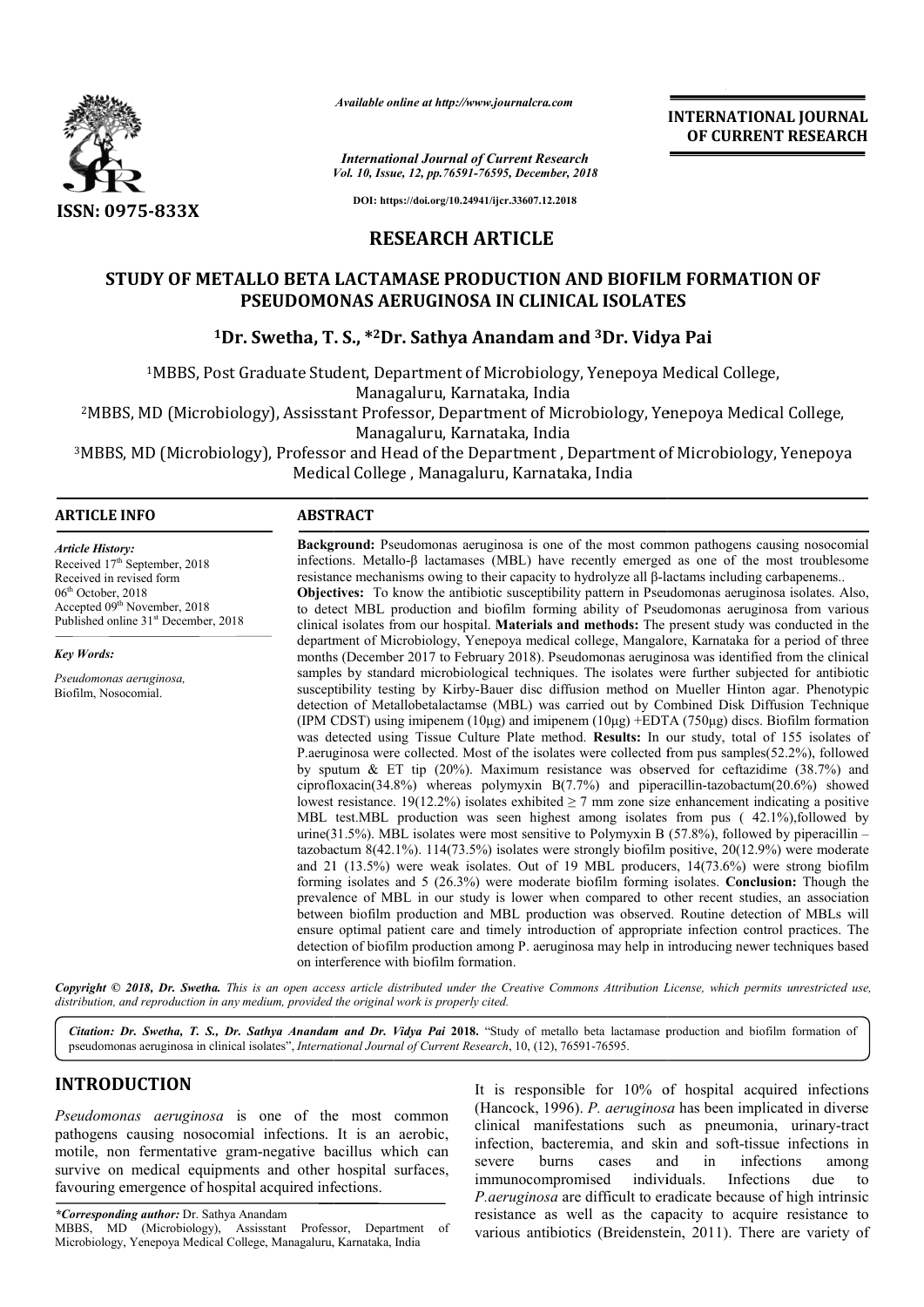mechanisms involved in the resistance of *P.aeruginosa* such as over expression of efflux pump, acquisition of Extended-Spectrum β-Lactamases (ESBLs) and Metallo-β-Lactamases (MBLs), target site or outer membrane modification, porin mutations, and enzymatic modifications (Chaudhary, 2013). Metallo-β-lactamases (MBLs) are carbapenemases which require zinc at the active site and hydrolyze virtually all βlactam antibiotics. Metallo-β-lactamase (MBL) producing *P.aeruginosa* has emerged as threat in the recent years. Early detection is essential for providing appropriate antimicrobial therapy and also to prevent their dissemination<sup>4</sup>. Currently, no standardized guidelines are available for MBL detection and though PCR is the gold standard for MBL detection, its accessibility is restricted to reference laboratories (Sarkar, 2006).

The phenotypic techniques makes use of enzyme's zinc dependence by using chelating agents such as EDTA(ethylene diamine tetra acetic acid) or 2-Mercaptopropionic acid, to inhibit its activity (Jangyan, 2008). Another important factor contributing to the pathogenesis of P.aeruginosa in causing fatal infections is its potential to form biofilms on biotic and abiotic surfaces (Karatuna, 2010). A biofilm is a structured consortium of bacteria embedded in a self-produced polymer matrix consisting of exopolysaccharide (EPS), protein and DNA. Biofilms can be formed by bacteria and fungi. Bacteria commonly involved in the synthesis of biofilms include *Staphylococcus aureus*, *Staphylococcus epidermidis*, *Streptococcus viridans*, *Escherichia coli*, *Enterococcus faecalis Klebsiella pneumoniae*, *Proteus mirabilis* and *Pseudomonas aeruginosa* (Donlan, 2001). The bacterial populations in biofilms are more resistant to antibiotics and host-mediated clearance strategies, giving rise to chronic infections that are difficult to treat. Biofilms are estimated to be associated with 65% of nosocomial infections (Niels Hoiby, 2010). Hence we have conducted this study to know the antibiotic susceptibility pattern in *P.aeruginosa* isolates. Also, to detect MBL production and biofilm forming ability of *Pseudomonas aeruginosa* from various clinical isolates from our hospital.

# **MATERIALS AND METHODS**

- This was a prospective cross sectional study conducted in a tertiary care hospital of Karnataka, India from December 2017 to February 2018. A total of 155 isolates of *P.aeruginosa* were collected from various clinical samples like pus, swab, blood, sputum and urine.
- *Pseudomonas aeruginosa* was identified from the clinical samples by standard microbiological techniques like Gram staining, motility test, oxidase test, culture on blood agar and MacConkey agar, biochemical reactions like citrate, triple sugar iron test and others (Koneman, 2006).

## **Antimicrobial susceptibility testing**

The isolates were further subjected for antibiotic susceptibility testing by Kirby-Bauer disc diffusion method on Mueller Hinton agar as per Clinical and Laboratory Standards Institute guidelines 2017 (M100-S27)<sup>11</sup>. Using *P. aeruginosa ATCC* 27853 as quality control, all the isolated *P. aeruginosa* strains were tested for their sensitivity against a panel of antimicrobials as follows: Amikacin (30µg), Ciprofloxacin (5µg), Ceftazidime (30µg), Cefepime (30µg), Piperacillin (100µg), Piperacillin-Tazobactum (100/10µg), Imipenem (10µg), Meropenem (10µg), Polymyxin B (50units), Tobramycin (10µg) and Netilimicin (30µg) (Microxpress, Tulip Diagnostics, Goa).

### **MBL detection**

Phenotypic detection of MBLs among the clinical isolates of *P. aeruginosa* was carried out in our study by Combined Disk Diffusion Technique (IPM CDST) using Imipenem (10 μg) and Imipenem (10 μg) +EDTA (750 μg) discs as described by Yong *et al*. (2002). A 0.5 M EDTA solution was prepared by dissolving 18.61 g of EDTA in 100 ml of distilled water and adjusting its pH 8.0 by using NaOH. The mixture was sterilized by autoclaving. The test organism was inoculated on Mueller-Hinton agar as recommended by the CLSI guidelines (2017). Two Imipenem (10 μg) discs were placed on the surface of an agar plate at distance of 25 mm and 10 μl of prepared EDTA solution was added to one of the Imipenem discs to obtain the desired concentration of 750 μg. The zone of inhibition of Imipenem and Imipenem with EDTA discs were compared after 16 to 18 hrs of aerobic incubation at 37°C. In the combined disc test, if the increase in inhibition zone of Imipenem with EDTA disc was  $\geq 7$  µm than the Imipenem disc alone, it was considered as MBL positive.

#### **Detection of biofilm formation**

Biofilm formation was detected using tissue culture plate (TCP) method as described by Christensen's et al. (Christensen, 1985). Isolates from fresh agar plates were inoculated in brain heart infusion (BHI) broth with 2% sucrose and incubated for 18–24 hrs at 37°C. The broth with visible turbidity was diluted to 1 in 100 with freshly prepared BHI broth. Individual wells of flat bottom polystyrene plates were filled with 0.2 ml of the diluted cultures, and broth without cultures served as a control to check sterility and nonspecific binding of the medium. These plates were incubated for 24 hrs at 37°C. After incubation, the content of the well was gently tapped to remove the cultures; later the microtiter plate was washed 4 times with 0.2 ml of phosphate buffer saline (PBS pH 7.2) to remove free-floating "planktonic" bacteria. Biofilms formed by adherent "sessile" organisms in plate were fixed using sodium acetate (2%) for half an hour and stained with crystal violet (0.1% w/v) for half an hour. Excess stain was rinsed off by thorough washing with deionized water and plates were kept for air drying. Adherent bacterial cells usually formed a biofilm on all side wells and were uniformly stained with crystal violet . Optical densities (OD) of stained adherent bacteria were determined with an Enzyme Linked Immunosorbent Assay auto reader at wavelength of 570 nm (OD 570 nm) and were graded as per Christensen et al. (Christensen, 1985) as shown in Table 1. These OD values were considered as an index of bacteria adhering to the surface and forming biofilms.

**Table 1. Classification of bacterial adherence by TCP method**

| Mean OD values  | Adherence  | Biofilm formation |
|-----------------|------------|-------------------|
| < 0.120         | None       | None / weak       |
| $0.120 - 0.240$ | Moderately | Moderate          |
| >0.240          | Strong     | High              |

## **RESULTS**

In our study, total of 155 isolates of *P.aeruginosa* was collected during the study period of 3 months. Most of the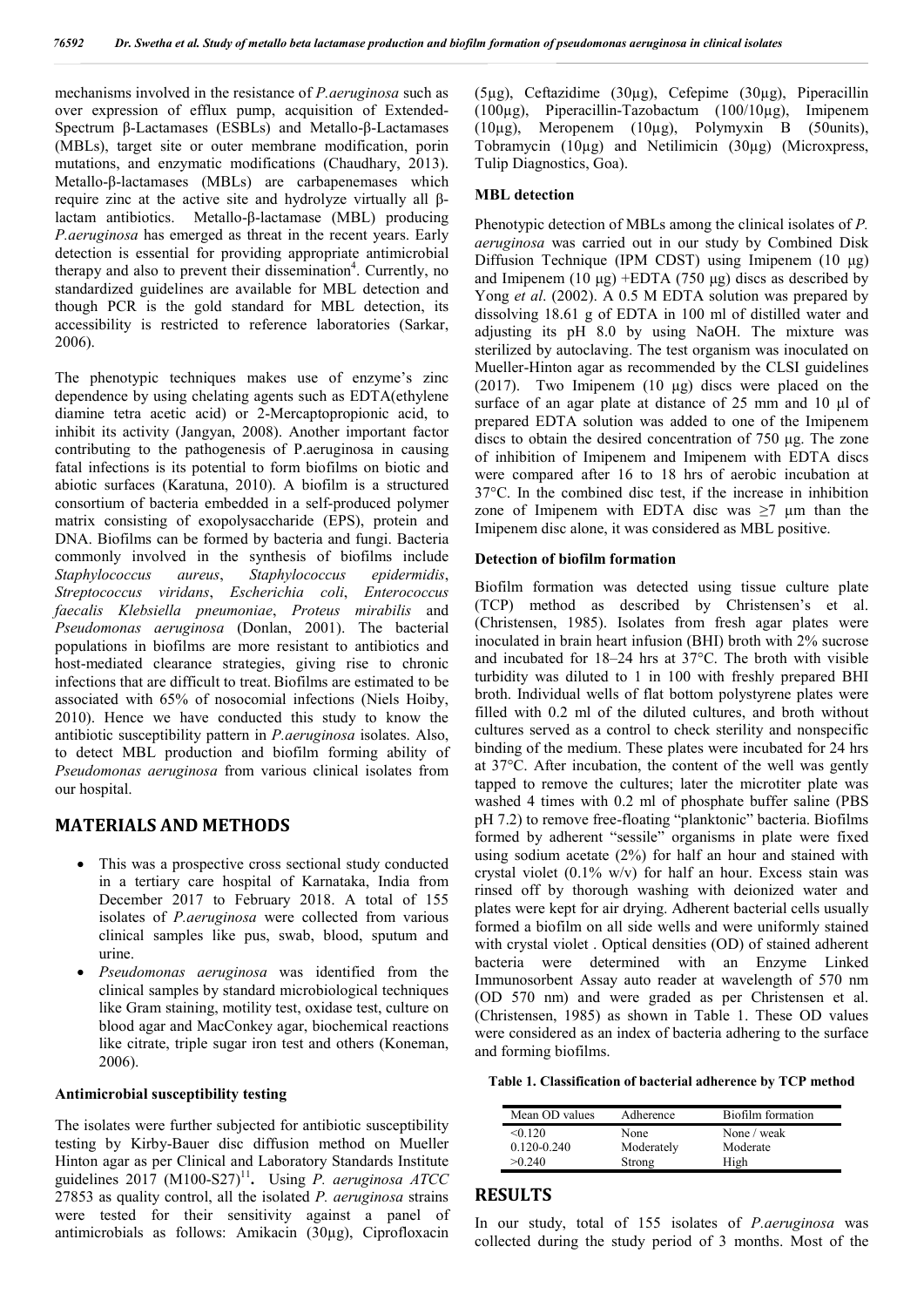isolates were collected from pus samples 81(52.2%), followed by sputum & ET tip 32(20%), blood17 (11%), swab14 (9%) and urine11 (7%). The antibiotic resistance pattern of the *P.aeruginosa* isolates is depicted in Table 2. Maximum resistance was observed for ceftazidime (38.7%) and ciprofloxacin (34.8%) whereas polymyxin B (7.7%) and piperacillin-tazobactum (20.6%) showed lowest resistance.

**Table 2. Antibiotic susceptibility patterns**

| Antibiotic                | No of isolates    | No Of Isolates    |
|---------------------------|-------------------|-------------------|
|                           | sensitive $(\% )$ | Resistant $(\% )$ |
| Amikacin                  | 105(67.7%)        | 50 (32.2%)        |
| Ciprofloxacin             | $101(65.1\%)$     | 54 (34.8%)        |
| Ceftazidime               | 95(61.2%)         | 60(38.7%)         |
| Cefepime                  | 105(67.7%)        | 50(32.2%)         |
| Piperacillin              | 105(67.7%)        | 50 (32.2%)        |
| Piperacillin - Tazobactum | 123(79.3%)        | $32(20.6\%)$      |
| Imipenem                  | 119(76.6%)        | $36(23.2\%)$      |
| Meropenem                 | $118(76.1\%)$     | 37(23.8%)         |
| Polymyxin B               | 143(92.2%)        | 12(7.7%)          |
| Tobramycin                | 120(77.4%)        | 35(22.5%)         |
| Netilimicin               | 120(77.4%)        | 35(22.5%)         |

All the 155 isolates were tested for MBL production by Combined Disk Diffusion Technique (IPM CDST). Of these 19(12.2%) isolates exhibited  $\geq$  7 mm zone size enhancement indicating a positive test.MBL production was seen highest among isolates from pus (42.1%), followed by urine (31.5%), sputum  $(15.7\%)$ , swab  $(5.2\%)$  and blood  $(5.2\%)$  as shown in Table 3. In the 19 MBL isolates, the antibiotic showing maximum sensitivity is Polymyxin B (57.8%), followed by piperacillin –tazobactum 8(42.1%). Almost all of the isolates were resistant to ciprofloxacin (94.7%), cephalosporins (89.4%) and carbapenems (84.2%). Biofilm production by tissue culture plate method performed on all the *P.aeruginosa*  isolates, 114(73.5%) was strongly positive, moderate among 20(12.9%) and weak for 21 (13.5%) isolates. The strong biofilm producers were mostly isolated from pus samples. The specimen wise distribution of biofilm production is depicted in Table 4.

**Table 3. Specimen wise distribution of MBLs**

| Specimen             | MBL            |            |  |
|----------------------|----------------|------------|--|
|                      | No of isolates | Percentage |  |
| Pus $(81)$           | 8              | 42.1%      |  |
| Swab $(14)$          |                | $5.2\%$    |  |
| Sputum/et tip $(32)$ |                | 15.7%      |  |
| <b>Blood</b> (17)    |                | $5.2\%$    |  |
| Urine $(11)$         |                | 31.5%      |  |
| Total (155)          | 19             | 12.2%      |  |

**Table 4. Specimen wise distribution of biofilm production**

| <b>SPECIMEN</b>    | <b>BIOFILM FORMATION</b> |                 |              |
|--------------------|--------------------------|-----------------|--------------|
|                    | <b>HIGH</b>              | <b>MODERATE</b> | WEAK         |
| <b>PUS</b> (81)    | 58 (71.6%)               | $11(13.5\%)$    | $12(14.8\%)$ |
| SWAB(14)           | 13(92.8%)                | $1(7.1\%)$      | $0(0\%)$     |
| SPUTUM/ET TIP (32) | $21(65.6\%)$             | 6(18.7%)        | $5(15.6\%)$  |
| ET TIP $(7)$       | $4(57.1\%)$              | 2(28.5%)        | $1(14.2\%)$  |
| BLOOD(17)          | $16(94.1\%)$             | $1(5.8\%)$      | $0(0\%)$     |
| URINE(11)          | $6(54.5\%)$              | 1(9%)           | $4(36.3\%)$  |
| TOTAL(155)         | 114(73.5%)               | $20(12.9\%)$    | 21(13.5%)    |

Out of 19 MBL producers, 14(73.6%) were strong biofilm forming isolates and 5 (26.3%) were moderate biofilm forming isolates. None of the weak biofilm producers were positive for MBL production (Table 5).

#### **Table 5. Number of isolates forming both biofilm and MBL**

| Biofilm formation | No of Isolates | Mbl Positive Isolates |
|-------------------|----------------|-----------------------|
| High              | 114            | $14(73.6\%)$          |
| Moderate          | 20             | 5(26.3%)              |
| Weak/none         | 21             |                       |
| Total             | 155            | 19                    |

## **DISCUSSION**

*P.aeruginosa* is a known nosocomial pathogen that causes severe morbidity and mortality in hospitalized patients. In our study most of the isolates were collected from pus (61.2%), followed by sputum  $/ET$  tip  $(20\%)$ , blood  $(11\%)$  and urine (7%). This is similar to other studies like Andhale JD et al (Andhale, 2016) where 63.3% isolates were from pus and 20% from urine. In a study by Rajat et al. (Rajat, 2012) maximum isolates (71%) are isolated from pus/swab followed by 16% from urine and 12% from sputum, 3% from other samples, showing that *P.aeruginosa* is isolated from pus specimens more often than others. Increasing resistance to different antipseudomonal drugs particularly among hospital strains, has been reported world-wide and this is a serious therapeutic problem in the management of cases. The susceptibility patterns of *P.aeruginosa* to the eleven tested anti-microbial agents varied among the isolates investigated. In our study maximum resistance was observed for ceftazidime (38.7%) and ciprofloxacin (34.8%) whereas polymyxin B (7.7%) and piperacillin-tazobactum (20.6%) showed lowest resistance. In the study done by Dash M et al (Dash, 2014), *P.aeruginosa* was highly resistant to ceftazidime 77.7%, cefepime 64.8%, piperacillin 45%. In the study by Devi PVet  $al<sup>17</sup>$  in 2015 it was reported that *P.aeruginosa* isolates were least resistant to Polymyxin B (8%). Acquired metallo-β lactamases (MBL) have recently emerged as one of the most troublesome resistance mechanisms owing to their capacity to hydrolyze all β-lactams including carbapenems and also because their genes are carried on plasmids, allowing easy dissemination.

In recent years, MBL genes have spread from *P. aeruginosa* to members of *Enterobacteriaceae,* hence the occurrence of an MBL positive isolate in hospital environment poses not only a therapeutic problem, but is also a serious concern for infection control management. In India prevalence of MBLs range from  $7 - 65\%$  <sup>18</sup>with a recent study reporting 34% occurrence (Castanheira, 2009). In our study the prevalence of MBL producing P.aeruginosa strains was 12.2%, which is similar to studies conducted by Attal RO et al (11.4%) (Attal, 2010), Navneeth et al (12%) (Navneeth, 2002), and Rajput A et al. (11%) (Rajput, 2012), respectively from different parts of India. MBL production in our area is relatively less in comparison with other studies. There is wide variation in antibiotic susceptibility pattern of MBL-producing *Pseudomonas* in different studies. In the 19 MBL isolates, the antibiotic showing maximum sensitivity is Polymyxin B (57.8%),followed by piperacillin –tazobactum 8(42.1%). Devi PV et al. (Devi, 2015), had demonstrated maximum sensitivity of MBL isolates to polymyxin B which is similar to our study. Chand et al (Chand, 2016) reported that MBL-producing *Pseudomonas* was most susceptible to piperacillin-tazobactam combination (43.48%).Of these MBL producing isolates, 4 were pandrug resistant, for which a sensitive antibiotic could not be determined. In our study, biofilm formation was detected by tissue culture plate method, which is considered as the gold standard for biofilm detection. Among the 155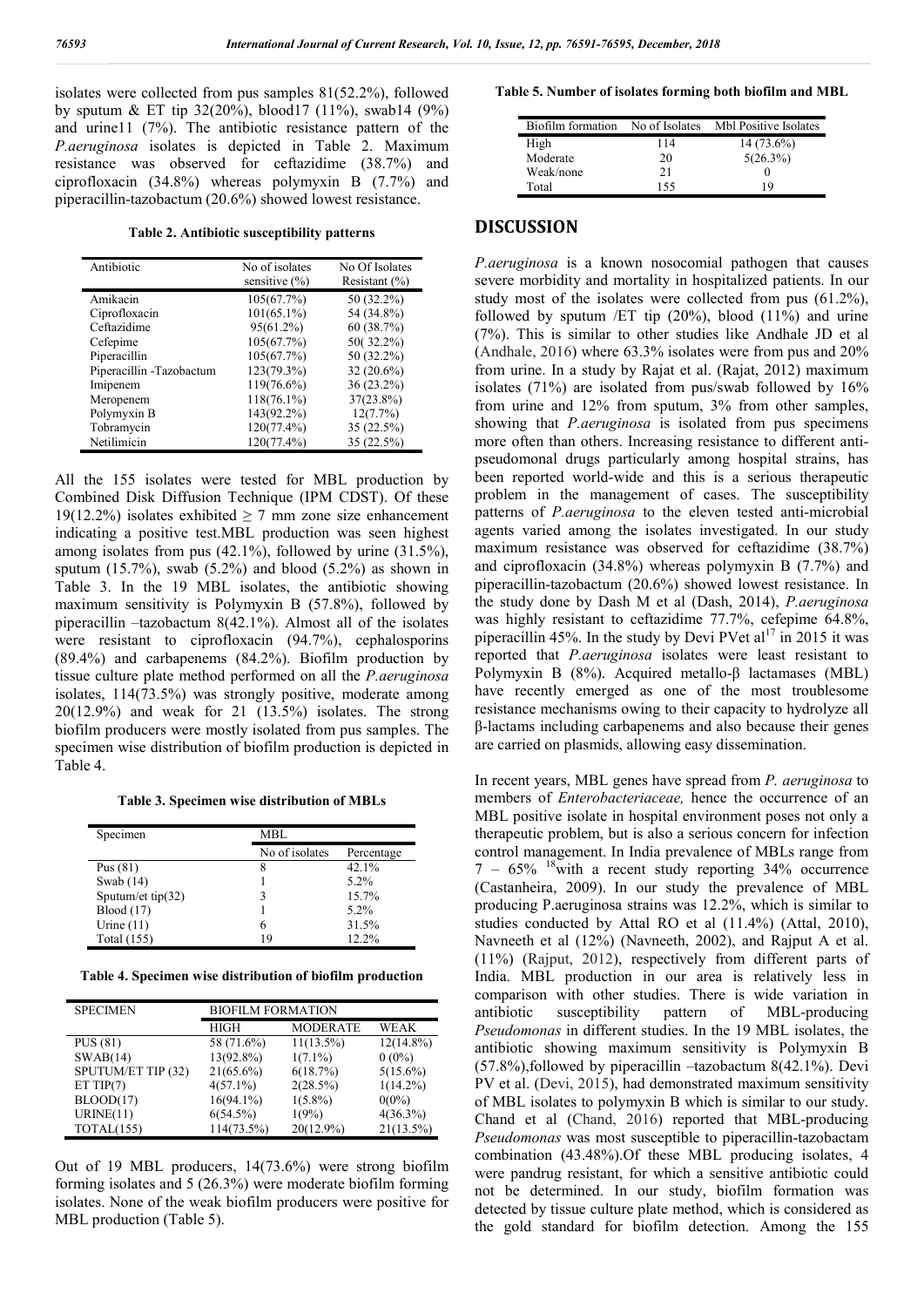isolates, 114 (73.5%) isolates were strong biofilm producers, 20(12.9%) were moderate biofilm producers. This finding is in concordance with Kaur et al. (Kaur, 2013) where biofilm production was seen in 65% of the isolates. Saxena et al (Saxena, 2015). Reported that 53.5% of the pseudomonas isolates were strong biofilm producers.

The strong biofilm producers were mostly isolated from pus samples, which is similar to other studies (Kaur, 2013 and Saxena, 2015). Out of 19 MBL producers, 14(73.6%) were strong biofilm forming isolates and 5 (26.3%) were moderate biofilm forming isolates. None of the weak biofilm producers were positive for MBL production Thus, our study demonstrates a strong association between MBL production and biofilm formation, attributing biofilm to its etiological role. Kaur et al. (Kaur, 2013), reported that 51.8% of strong biofilm producers and 33.33% of weak biofilm producers were positive for MBL production. In another similar study by Saxena et al, (Saxena, 2015) 56.2% isolates carried MBL genes with biofilm formation indicating that there is a strong relationship between biofilm formation and the production of MBL genes.

#### **Conclusion**

To conclude, in our study it was observed that most of the isolates are sensitive to the anti pseudomonal antibiotics indicating that the occurrence of multidrug resistant isolates is comparatively lesser in our hospital. Thus the overuse of carbapenemases should be restricted to prevent the emergence of resistance in the future. Also it can be reemphasized that the antibiotic policies should be formulated hospital wise rather than blindly following the universal guidelines and continual monitoring is required to update the antibiotic policies. Though the prevalence of MBL in our study is lower when compared to other recent studies, an association between biofilm production and MBL production was observed. This shows that biofilm is still the most important virulence factor in *Pseudomonas aeruginosa*. Routine detection of MBLs will ensure optimal patient care and timely introduction of appropriate infection control procedure. The detection of biofilm production among *P.aeruginosa* may help in introducing newer techniques based on interference with biofilm formation.

**Funding:** Nil.

**Conflicts of Interest:** There are no conflicts of interest.

## **REFRENCES**

- Andhale JD, Misra RN, Gandham NR, Angadi KM, Jadhav SV, Vyawahare CR, Pawar M, Hatolkar S. Incidence of Pseudomonas aeruginosa with special reference to drug resistance and biofilm formation from clinical samples in tertiary care hospital. *Journal of Pharmaceutical and Biomedical Sciences.* 2016 Jun 6;6(6).
- Attal RO, Basak S,et al; Mettalobetalactamase producing Pseudomonas aeruginosa: An emerging threat to clinicians. *Journal of clinical and Diagnostic Resaech,* 2010 August(4)2691-2696
- Breidenstein EBM, De la Fuente-Nuñez C, Hancock REW. Pseudomonas aeruginosa: all roads lead to resistance. *Trends Microbiol* 2011; 19:419-426.
- Castanheira M, Bell J M, Turnidge JD, Mathai D, Jones RN. 2009. Carbapenem reisstance among Pseudomonas aeruginosa strains from India: Evidence for Nationwide endemicity of Multiple Metallo- β- lactamase Clones (VIM-2,-5,-6 and -11) and the Newly characterized VIM-18). *Antimicrob Agents Chemother*., 53:1225-7.
- Chand AE, Chauhan PS, Sharma S, Afridi D. Prevalence of Metallo-Beta-Lactamase production in imipenem-resistant pseudomonas in tertiary care center at Kota region. *Int. J. Sci. Study.* 2016 Jun 1;4(3):87-91.
- Chaudhary M, Payasi A 2013. Rising Antimicrobial Resistance of Pseudomonas aeruginosa Isolated from Clinical Specimens in India*. J Proteomics Bioinform* 6: 005-009. doi:10.4172/jpb.1000253
- Christensen GD, Simpson WA, YoungerJJ, Baddour LM, Barrett FF, Melton DM, et al. Adherence of coagulase negative staphylococci to plastic tissue culture plates: a quantitative model for the adherence of staphylococci to medical devices. *JClinMicrobiol.* 1985;22:996-1006.
- CLSI (Clinical and Laboratory Standards Institute). (2017). Performance standards for antimicrobial disk susceptibility tests, 27th edn. *Approved Standard* M2-A12.Wayne, PA: document M100-S27.
- Dash M, Padhi S, Narasimham MV, Pattnaik S. Antimicrobial resistance pattern of *Pseudomonas aeruginosa* isolated from various clinical samples in a tertiary care hospital, South Odisha, India. *Saudi J Health Sci* 2014;3:15-9
- Devi PV, Reddy PS, John MS. Prevalence of Metallo-Lactamases Producing Pseudomonas aeruginosa among the Clinical isolates: A study from tertiary care hospital. *Int. J. Curr. Microbiol. Appl. Sci.*, 4(4):955-96.
- Donlan RM. (2001) Biofilms and device-associated infections. Emerg Infect Dis; 7(2): 277-81.
- Hancock RE, Speert DP. Antibiotics for *Pseudomonas* and related infections. In: Dodge JA, Brock DJ, Widdicombe JH, editors. Cystic Fibrosis-Current Topics. Vol. 3. United States: John Wiley and Sons Ltd.; 1996. p. 245-66.
- Jangyan Tan,Johain D,D.Pitout and David S Gutman. New and Sensitve Assay for Determining *Pseudomonas aeroginosa* Metallo-Beta-Lactamase resistance to Imipenem. *J Clin Microbiol.,* 2008 May;46(5):1870-1872
- Karatuna O, Yagci A. Analysis of quorum sensing-dependent virulence factor production and its relationship with antimicrobial susceptibility in Pseudomonas aeruginosa respiratory isolates. *Clin Microbiol Infect.* 2010;16(12):1770–5. doi: 10.1111/j.1469-0691.2010.03177
- Kaur DC, Wankhede SV. A study of Biofilm formation and Metallo-β-Lactamases in Pseudomonas aeruginosa in a tertiary care rural hospital. *International Journal of Scientific and Research Publications.* 2013;3(10):2250- 3153.
- Koneman, E., Winn, W. J., Allen, S., Janda, W., Procop, G., Woods, G. & Schreckenberger, P. (2006). 'Koneman's Color Atlas and Textbook of Diagnostic Microbiology,' Sixth edition, chapter 7 p264-269.
- Navneeth B, Shridaran D, Sahay D, Belwadi MRS, A preliminary study on metallobetalactamases producing of P aeruginosa in hospitalized patients. *Indian J Med Res* 2002; 116;264-7
- Niels Hoiby, Thomas Bjarnsholt, Michael Givskov, Soren Molin, Oana Ciofu. Antibiotic resistance of bacterial biofilms. *International Journal of Antimicrobial Agents* 35 (2010) 322–332.
- Picao RC, Andrade SS, Nicoletti AG, Campana EH, Moraes GC, Mendes RE,etal.Metallo-β-Lactamase Detection: